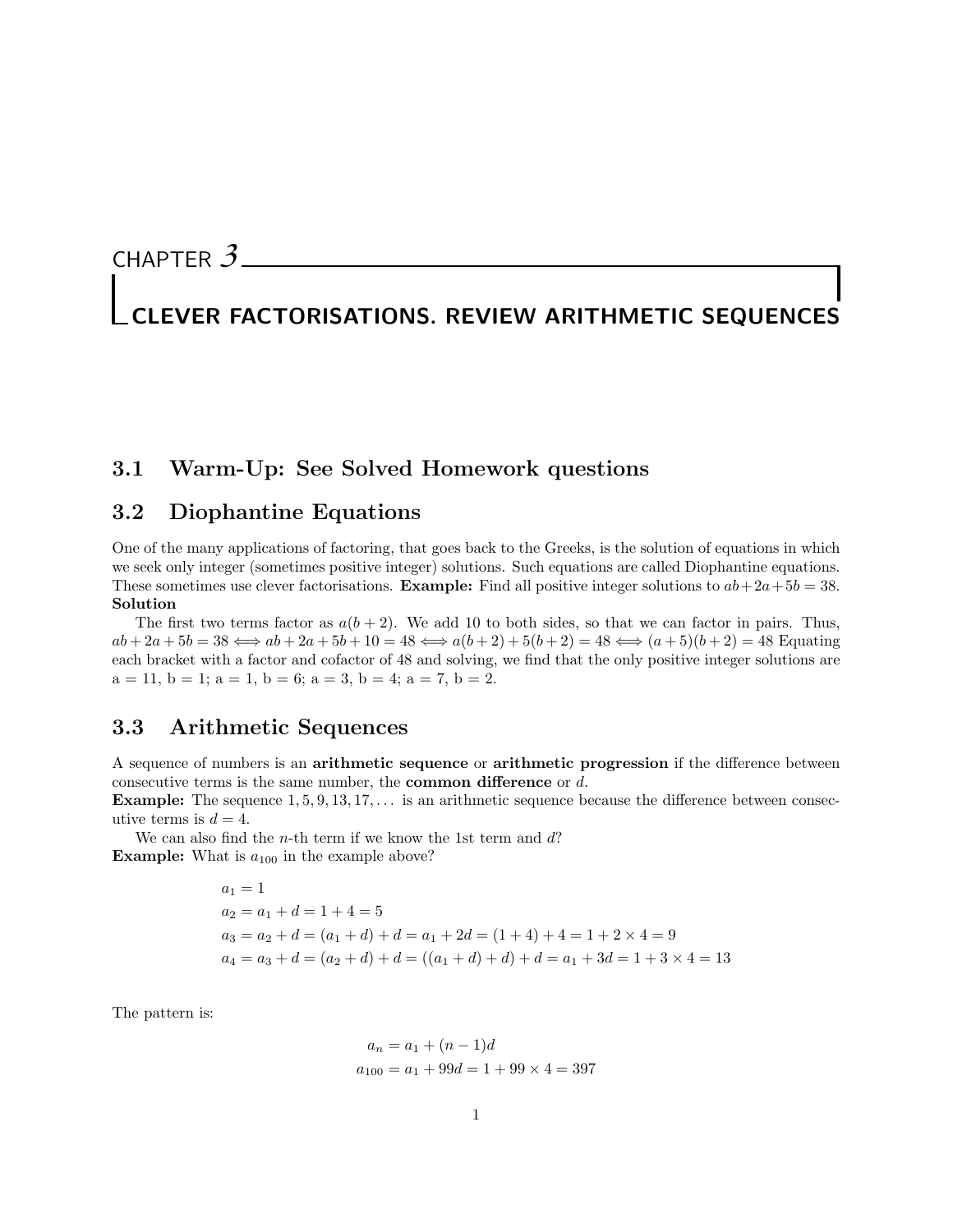#### Properties of an Arithmetic Sequence

A useful property of an arithmetic sequence is that any term is the arithmetic mean of its neighbors:

$$
a_n = \frac{a_{n-1} + a_{n+1}}{2}
$$

Proof:

$$
a_n = a_{n-1} + d
$$

$$
a_n = a_{n+1} - d
$$

Adding these two equalities gives us:

$$
2a_n = a_{n-1} + a_{n+1}
$$

from where we can get what we need.

Another property of arithmetic sequences is that we can find the common difference d if we know any two terms  $a_m$  and  $a_n$ :

$$
d = \frac{a_m - a_n}{m - n}
$$

#### Sum of an Arithmetic Sequence

$$
S_n = a_1 + a_2 + a_3 + \dots + a_n = n \times \frac{a_1 + a_n}{2}
$$

**Proof:** To prove this, we write the sum in 2 ways, in increasing and decreasing order:

$$
S_n = a_1 + a_2 + \dots + a_n
$$
  

$$
S_n = a_n + a_{n-1} + \dots + a_1
$$

Adding these two expressions up and noticing that  $a_1 + a_n = a_2 + a_{n-1} = a_3 + a_{n-2} = \dots$  we get:

$$
2S_n = (a_1 + a_n) \times n
$$

$$
S_n = n \times \frac{a_1 + a_n}{2}
$$

# 3.4 From Arithmetic Sequences To Linear Functions

Arithmetic sequences can be graphed as linear functions. While the n-value increases by a constant step of one, the f(n) value increases by the common difference d.

$$
a_1 = 3 \times 1 + 2 = 5, a_2 = 3 \times 2 + 2 = 8, a_2 = 3 \times 3 + 2 = 11, \cdots
$$

is the arithmetic sequence generated by the expression  $3x + 2$ 

### Homework

- 1. Write the first 5 terms of an arithmetic sequence if  $a_1 = 7$  and  $d = 2$ .
- 2. What are the first 2 terms for the sequence

$$
a_1, a_2, -9, -2, 5, \ldots
$$
?

3.  $a_{10} = 131$  and  $d = 12$ . What is  $a_1$ ?